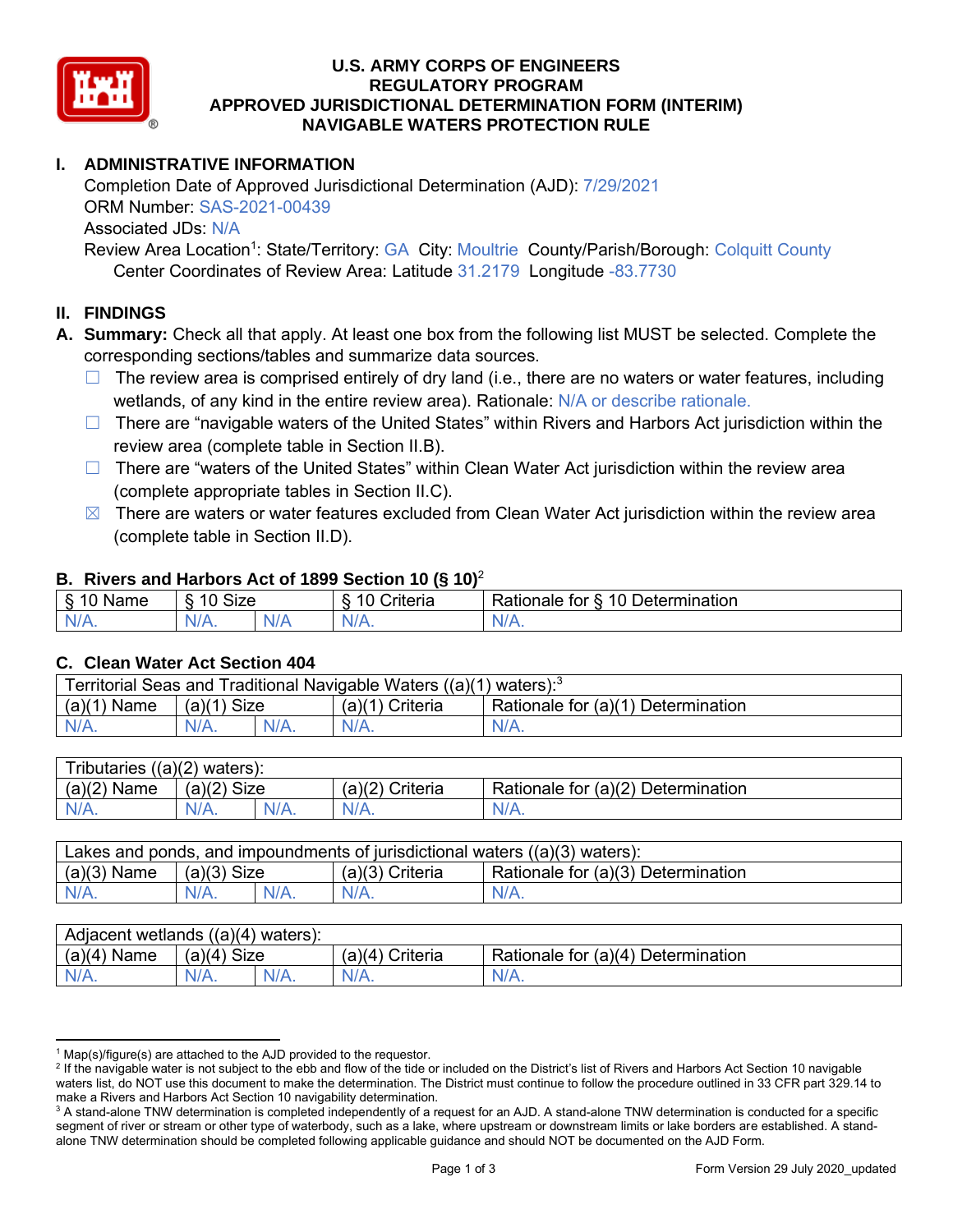

# **U.S. ARMY CORPS OF ENGINEERS APPROVED JURISDICTIONAL DETERMINATION FORM (INTERIM) NAVIGABLE WATERS PROTECTION RULE REGULATORY PROGRAM**

| <b>D. Excluded Waters or Features</b>               |                       |                  |                                                                                                                                                                                                      |                                                                                                                                                                                                                                                                                                                                                                                      |
|-----------------------------------------------------|-----------------------|------------------|------------------------------------------------------------------------------------------------------------------------------------------------------------------------------------------------------|--------------------------------------------------------------------------------------------------------------------------------------------------------------------------------------------------------------------------------------------------------------------------------------------------------------------------------------------------------------------------------------|
| Excluded waters $((b)(1) - (b)(12))$ : <sup>4</sup> |                       |                  |                                                                                                                                                                                                      |                                                                                                                                                                                                                                                                                                                                                                                      |
| <b>Exclusion Name</b>                               | <b>Exclusion Size</b> |                  | Exclusion <sup>5</sup>                                                                                                                                                                               | <b>Rationale for Exclusion Determination</b>                                                                                                                                                                                                                                                                                                                                         |
| <b>Wetland C</b>                                    | 0.07                  | $\text{acre}(s)$ | $(b)(1)$ Non-<br>adjacent wetland.                                                                                                                                                                   | This is a depressional feature surrounded by<br>upland and is not adjacent to any $(a)(1)-(a)(3)$<br>waters as defined by the NWPR. This wetland is<br>physically separated from all (a)(1)-(a)(3) waters.<br>This wetland does not abut any $(a)(1)-(a)(3)$<br>waters, is not inundated by any $(a)(1)-(a)(3)$<br>waters in a typical year. See III.C<br>for additional discussion. |
| <b>Ditch A</b>                                      | 0.04                  | $\text{acre}(s)$ | $(b)(5)$ Ditch that is<br>not an $(a)(1)$ or<br>$(a)(2)$ water, and<br>those portions of<br>a ditch<br>constructed in an<br>$(a)(4)$ water that<br>do not satisfy the<br>conditions of<br>$(c)(1)$ . | This ditch was constructed within upland to<br>convey stormwater. The ditches were not<br>constructed within a tributary or adjacent<br>wetlands.                                                                                                                                                                                                                                    |
| <b>Ditch B</b>                                      | 0.04                  | $\text{acre}(s)$ | $(b)(5)$ Ditch that is<br>not an $(a)(1)$ or<br>$(a)(2)$ water, and<br>those portions of<br>a ditch<br>constructed in an<br>$(a)(4)$ water that<br>do not satisfy the<br>conditions of<br>(c)(1).    | This ditch was constructed within upland to<br>convey stormwater. The ditches were not<br>constructed within a tributary or adjacent<br>wetlands.                                                                                                                                                                                                                                    |

# **III. SUPPORTING INFORMATION**

 **A. Select/enter all resources** that were used to aid in this determination and attach data/maps to this document and/or references/citations in the administrative record, as appropriate.

 ☒ Information submitted by, or on behalf of, the applicant/consultant: Braswell Woodsman Tract, 1Jun2021

 This information is and is not sufficient for purposes of this AJD. Rationale: The information original provided lacked information about the Ephemerial Channel. Upon

- request additional information was provided.  $\Box$  Data sheets prepared by the Corps: Title(s) and/or date(s).
- ☒ Photographs: Aerial and Other: 1999 Color-Infrared Imagery
- $\boxtimes$  Corps site visit(s) conducted on: Date(s).

 $^4$  Some excluded waters, such as (b)(2) and (b)(4), may not be specifically identified on the AJD form unless a requestor specifically asks a Corps district to do so. Corps districts may, in case-by-case instances, choose to identify some or all of these waters within the review area. to do so. Corps districts may, in case-by-case instances, choose to identify some or all of these waters within the review area.<br><sup>5</sup> Because of the broad nature of the (b)(1) exclusion and in an effort to collect data on s

 exclusion, four sub-categories of (b)(1) exclusions were administratively created for the purposes of the AJD Form. These four sub-categories are not new exclusions, but are simply administrative distinctions and remain (b)(1) exclusions as defined by the NWPR.